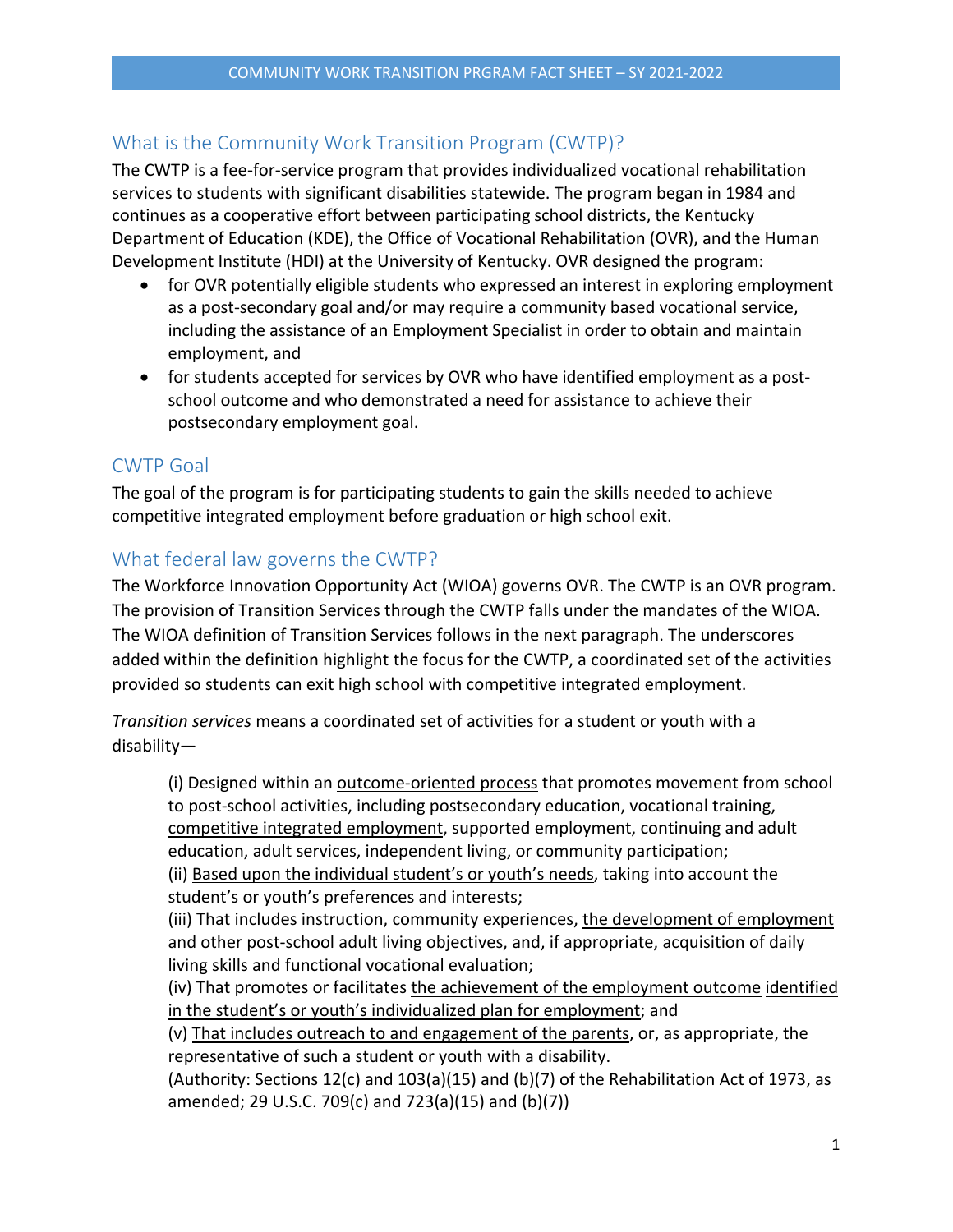#### What specific services does the CWTP provide?

The program provides Pre‐Employment Transition Services (Pre‐ETS) and CWTP Transition Services.

The CWTP provides the services on a continuum, beginning with Pre‐ETS for OVR potentially eligible students in grades 9 and 10. Pre‐ETS, as the earliest set of services available for students with disabilities under the OVR program, are most beneficial to students with disabilities in the early stages of employment **exploration**. The services are short term in nature and designed to help students identify career interests.

CWTP Transition Services are next on the continuum and provide for further development and pursuit of career interests with a comprehensive vocational assessment, job search, job placement, and job follow‐up. Students in the program begin CWTP Transition Services in grade 11, when determined eligible for services by OVR, and continue until high school graduation or exit.

#### Who can participate in the CWTP?

Students with a significant disability, as defined by OVR, may participate in the CWTP. An individual with a significant disability must:

- A. have a severe physical or mental impairment, or combination of impairments that seriously limits one of the functional capacities listed below, and
- B. be expected to require multiple vocational rehabilitation services (including guidance and counseling) over an extended period of time.

The seven major areas of functional capacities include Self‐Care, Work Skills, Interpersonal Skills, Communication, Mobility, Self‐Direction and Work Tolerance.

#### Factors to Consider Prior to Program Referral

- The CWTP services are for students with significant disabilities, as defined by OVR.
- Students must require services from a CWTP Employment Specialist in order to obtain and maintain employment.
- The student and parent or legal guardian have expressed a desire for the student to get a job in the community, and be in the program.
- There is time in the student's schedule to allow for community activities.
- Prior to implementing CWTP Transition Services students must be determined eligible for OVR services and have an open case with OVR.

#### CWTP Eligibility Determination

The OVR Counselor determines whether a student has a significant disability and if they qualify for services. Once eligible for OVR services, the OVR counselor determines what program and/or services will be most appropriate for that student to achieve their transition and employment goals (i.e. CWTP, general OVR transition services, Pre‐ETS by another provider).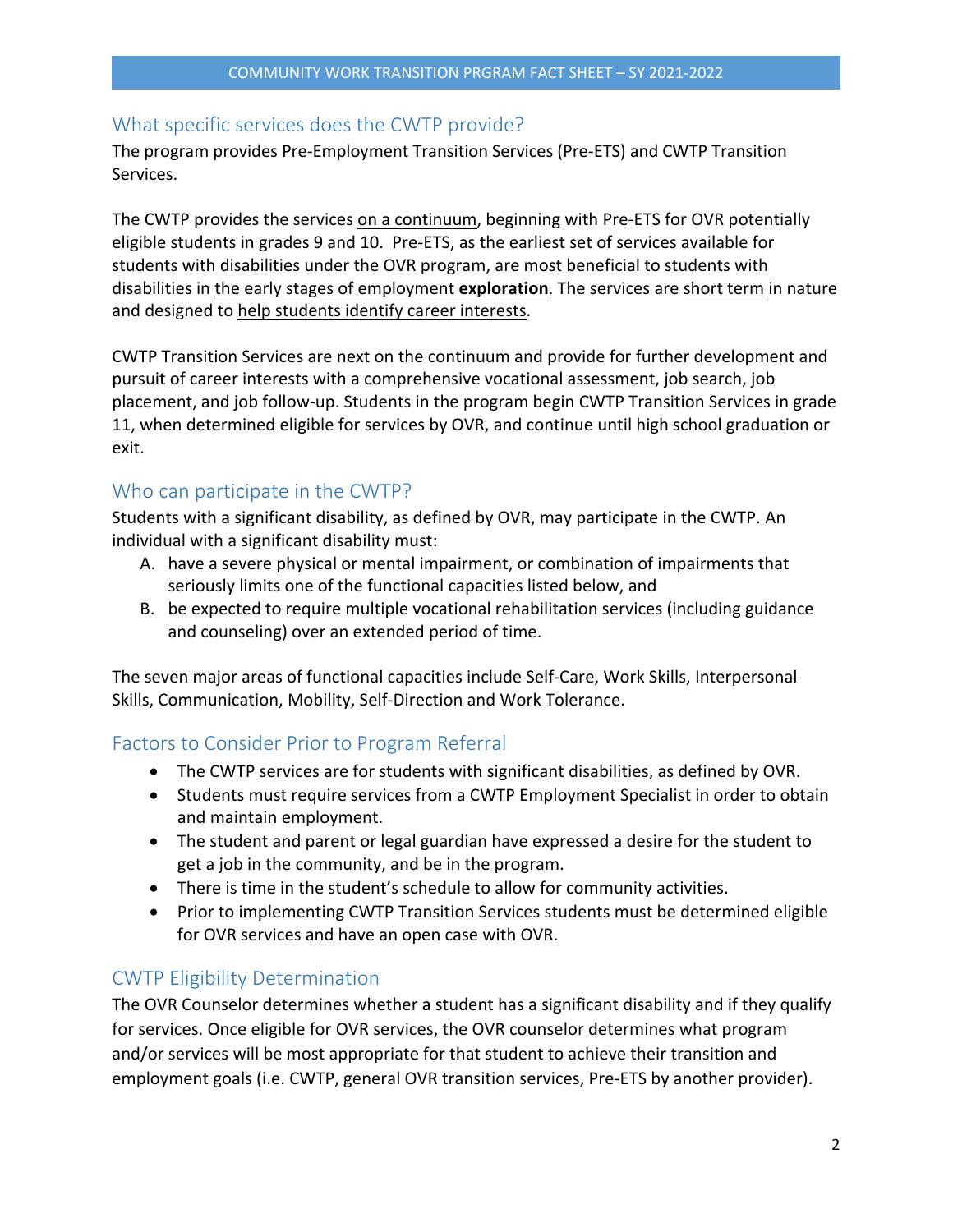The CWTP is not appropriate for all students (i.e., students planning to pursue post‐secondary education upon high school exit).

## How does the CWTP fit within the range of OVR Transition Services?

OVR can provide many types of individualized transition services to help students with disabilities plan and achieve their vocational and transition goals. The CWTP is just ONE of those types of services. OVR transition services vary depending on individual student needs and availability of types of services in any given area. The CWTP is a specific OVR transition service developed to help participating students find competitive integrated employment upon high school graduation.

# OVR changed the provision of Pre‐ETS for students participating in the CWTP to grades 9 and 10, beginning SY 2021‐2022. Why?

OVR added Pre‐ETS to the CWTP in 2014, due to the passage of WIOA. From 1984 to 2014, the CWTP provided Transition Services only. Upon review of trend data, OVR found a negative impact of Pre‐ETS on CWTP Transition Services. School districts were not giving CWTP students access to the comprehensive, employment‐focused transition services that program participants previously provided and that the program has historically required.

- In School Year 2020-2021, 27 districts with CWTPs provided Pre-ETS but did not provide Transition Services. This is reflective of the trend that programs are spending more time and resources providing Pre‐ETS than CWTP Transition Services.
- The number of students exiting high school with integrated competitive employment (the purpose of the program) decreased, as shown in the graphic below.